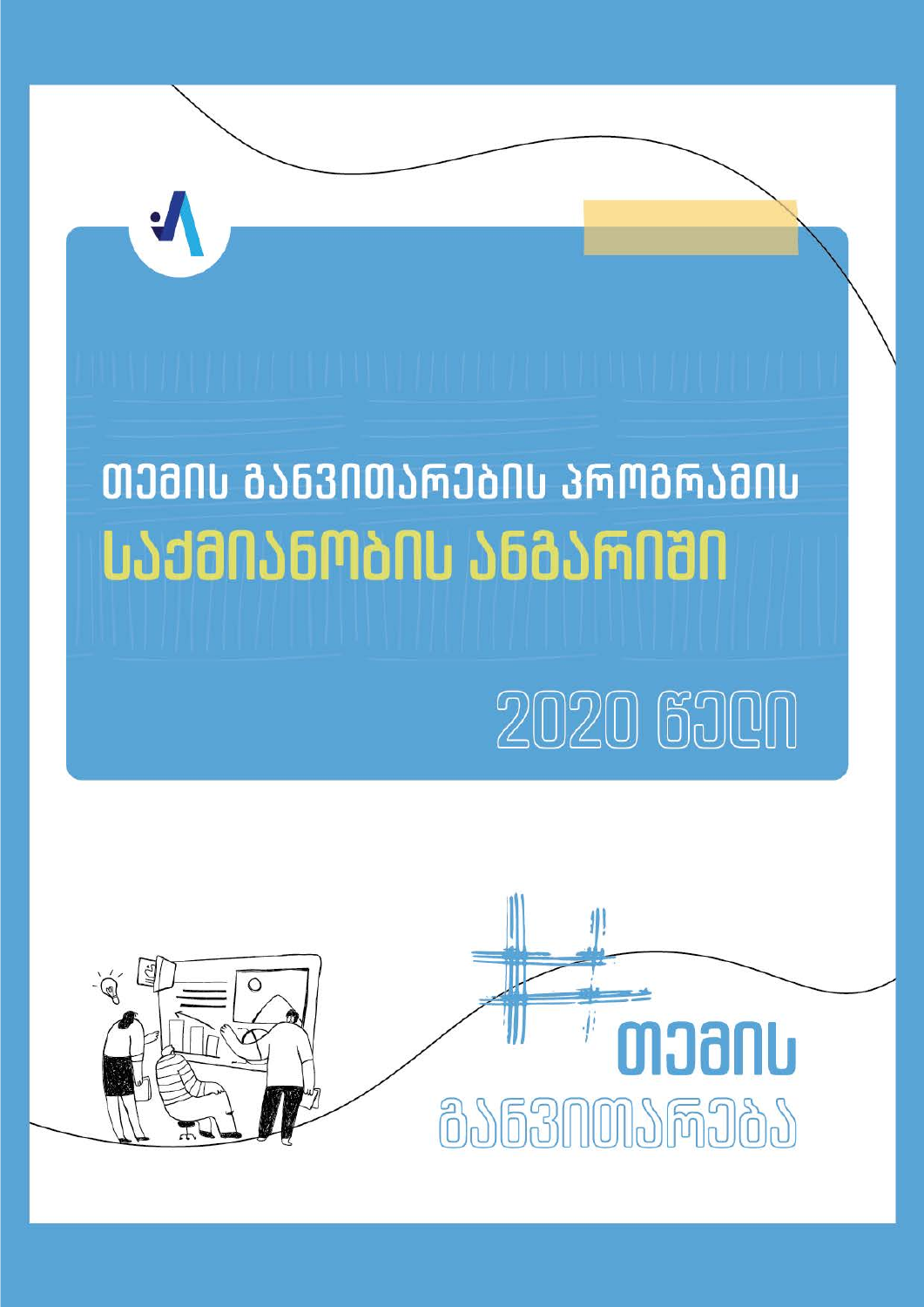# Community Development Program

CSRDG has been working on community development since 1998. Our main activities include forming and strengthening civic activism in the regions. We believe, that formation of civil society, in its turn, is the best way to better execute the potential and effectively solve problems at the local level.

The program is directed at identification of opportunities, and institutional development of women and youth in the regions. It is important that local population has improved access to available resources, can effectively protect its interests, and is ready to cooperate with the local government and other civil society actors.

Community Development Program offers two types of services to CBOs and groups – information-education, and financial support. These two directions complement each other and make our approach unique.

## Information and Education Support

Program operates nation-wide, and more targeted with the Network of community groups and organizations established within various projects in previous years. In both cases the Program proposes different educational opportunities.

CSRDG has been regularly providing numerous necessary information to community groups and organizations, and supporting information and experience sharing between them through Community Development Recourse Center, established by CSRDG in 2011. Community Talks, and annual Community Leaders' Forum can be listed under organization's distinguished events.

As for the work with already functioning CBO network, the education component is far more intensive and is linked to needs and interests of the particular community groups or organization. It covers trainings, seminars, workshop, exchange study visits and the entire cycle of consultations.

During 2020, Program actively worked with 47 community groups and organizations utilizing different approaches. Out of those, the most intensively CSRDG worked with the network comprising of 28 community groups, which operate in the following regions: 18 CBOs in Kakheti, 8 in Samegrelo, 1 in Guria and 1 in Kvemo Kartli.

## Trainings and Seminars

During the year, overall, we conducted 30 educational events, seminars, trainings and workshops. Topics of trainings and meeting were derived from the needs and interests of these groups. Therefore, the topics are diverse, such as financial management, writing and managing business projects, communication management and marketing, as well as local community development initiatives, adolescents and emotional intelligence, bullying, stress management. More than 300 individuals attended trainings and seminars during the year.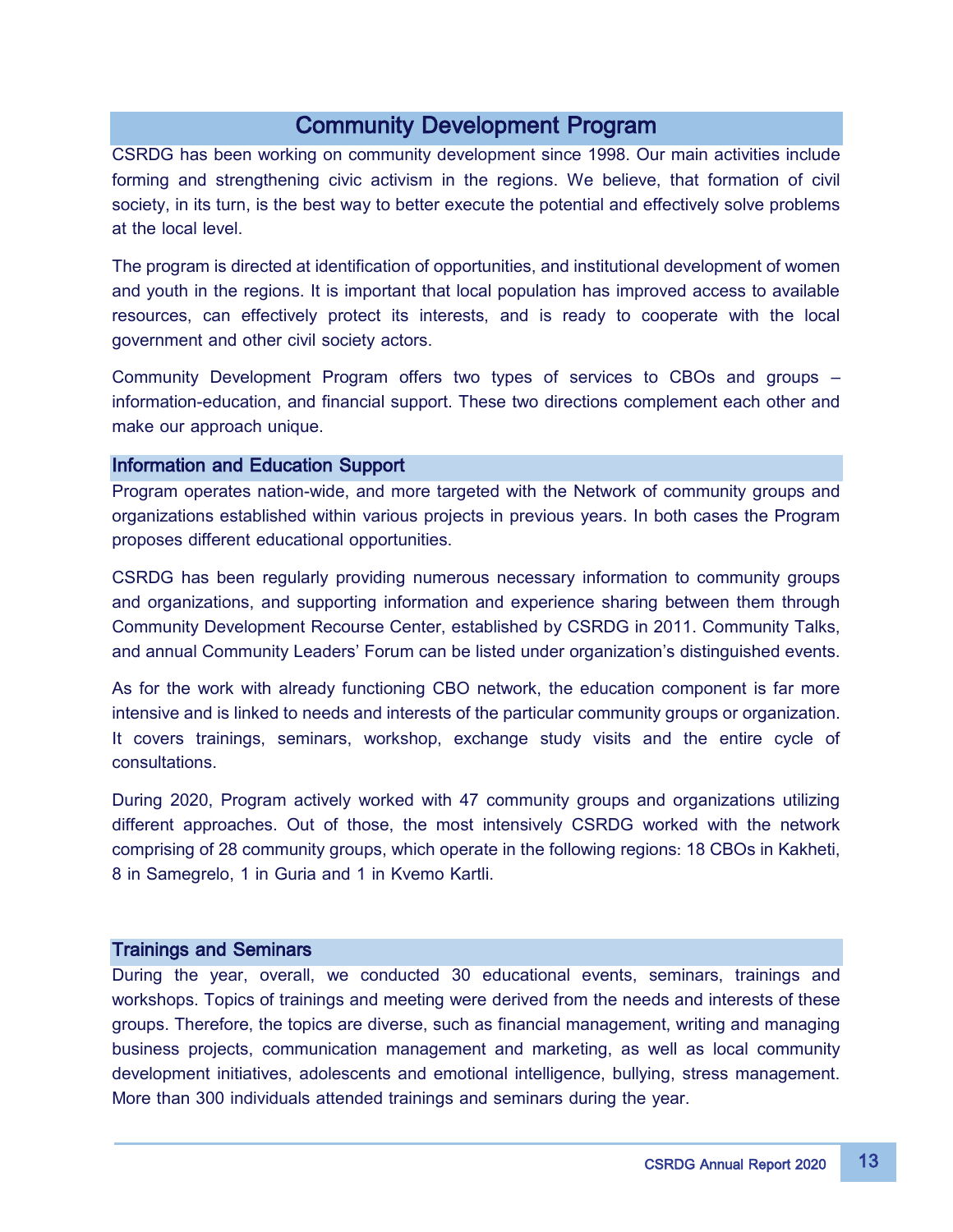# Community and Environment

As mentioned earlier, we paid special attention to forming and strengthening of youth community groups. Our support considered technical, informational as well as financial support. In recent years, environmental component was added to the Program. It considers cooperation and development of eco-clubs operating in the target regions, as well as promotion of environmental issues.

In 2019-2000 years, in 50 target communities of 11 municipalities of three regions, CSRDG conducted cycles of trainings for eco-clubs' members on waste management, environmental social entrepreneurship, and proposal writing.

Following trainings and educational seminars, CBOs and eco-clubs jointly implemented 17 pilot environmental projects in partnership with local residents and local authorities.

At the same time, a survey on waste management problems in the target regions was performed; conclusions and recommendations were elaborated. We presented the information regarding the existing problems to relevant national and local authorities.

CSRDG facilitated 3 stakeholder dialogues and 6 information meetings with representatives of relevant local authorities regarding waste management and global warming issues. In addition, one educational eco-camp was organized (approx. 60 participants) and [Electronic](https://drive.google.com/file/d/1SfUPjL6YInPXYs6lbANPDr7n1tkbkP9I/view?usp=sharing&fbclid=IwAR24W2BXVt-9T8xo_ZO-SH9Sfc23sRZAwMOZgPwQWp3YrGyZDDpuVzAQ8RY) Textbook on [Global Warming](https://drive.google.com/file/d/1SfUPjL6YInPXYs6lbANPDr7n1tkbkP9I/view?usp=sharing&fbclid=IwAR24W2BXVt-9T8xo_ZO-SH9Sfc23sRZAwMOZgPwQWp3YrGyZDDpuVzAQ8RY) was elaborated (information regarding the publication can be found below, or follow the link).

## Community talks

In order to improve the cooperation between community groups and organizations, and to coordinate information sharing and various activities, periodically CSRDG hosts workshops to summarize past activities, share information and experience. It also organizes exchange visits between target regions as well as study visits to experienced CBOs in various parts of Georgia. Due to Covid-19 pandemic, these types of events moved online.

It is notably the existing situation that laid the foundation for online meetings regarding the stories of interesting women. Later these online meetings transferred to the regular cycle of "Community Talks". The main goal of the meetings is to enable residents of regions (not only representatives of CBO and initiative groups) to meet with fascinating people, pose interesting questions and receive additional information about various issues.

The regular talks became popular and more and more people express their desire to attend them. CSRDG decided to brand the meeting cycle and restrict the topics and the number of attendees.

The information regarding the events is disseminated through CSRDG's Facebook Community Development Resource Center's close group, as well as mailing list of regional organizations,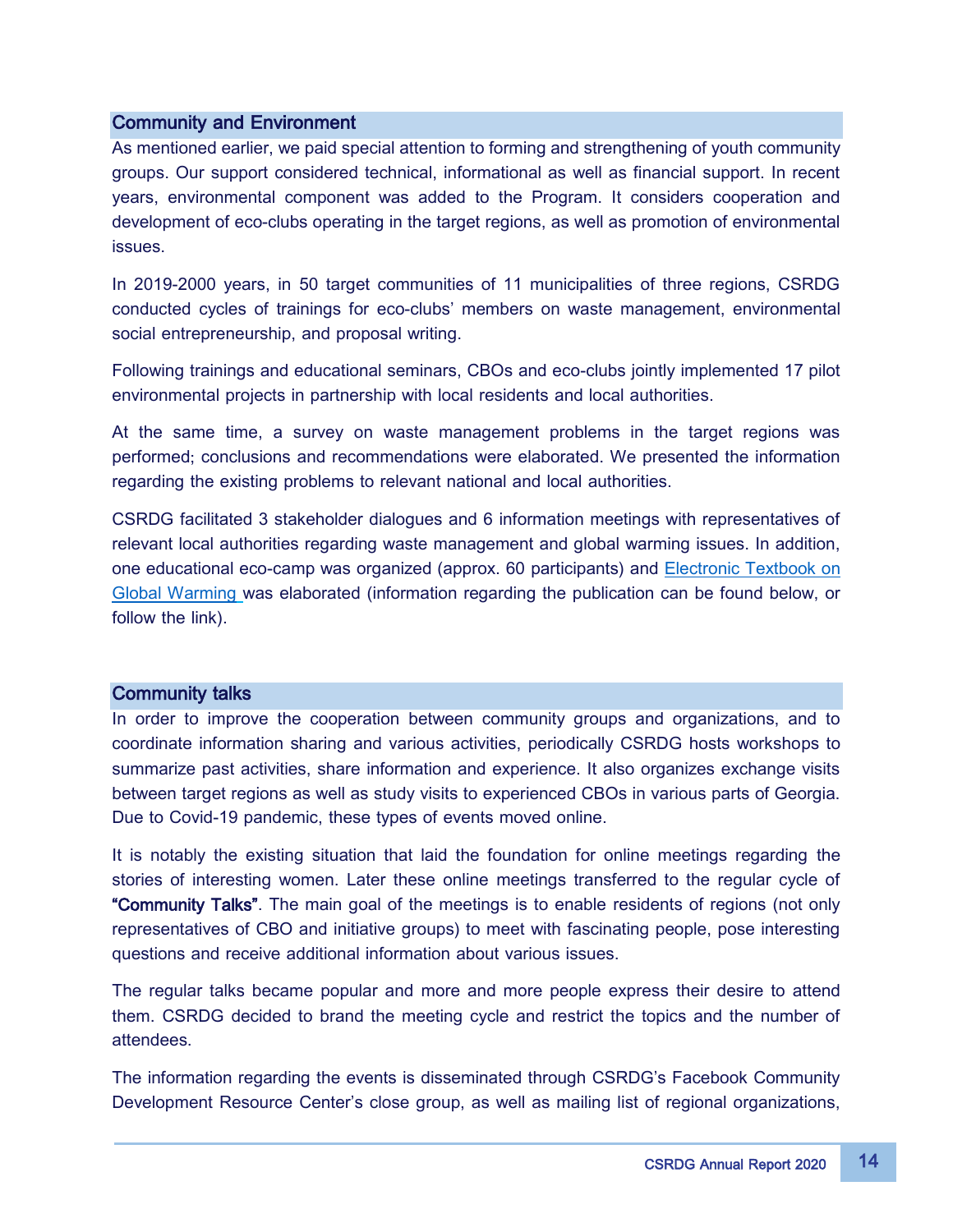community centers and initiative groups that CSRDG possesses, and through local partners. The topic of the meetings is tailored to needs and interests of participants / attendees, for which we conduct mini-polls within the closed group. In 2020, 3 such meetings were held online. Overall, more than 100 individuals from different parts of Georgia attended the meetings.

#### Community Leaders' Forum 2020

Community Leaders' Forum is one of the most prominent events, which has been organized by CSRDG since 2016 in partnership with and for CBOs, community leaders and initiatives groups.

The topics of the event change from year to year according to the requirements, needs and desires of the community organizations at that moment. This year Community Leaders Forum was held online on November 25-27.

In response to the challenges in the country, at the event we paid special attention to civic activism and the role of solidarity in crisis times, along with presenting outstanding community initiatives and discussing themes attractive for the target groups.

The objective of the Community Leaders' Forum is popularization of CBOs, strengthening bonds between communities, sharing best practices between regions and most importantly, providing information to community leaders and civic activists on topical issues.

At the Community Leaders' Forum, the results of the Community Development Program 2017- 200 were summarized. Forum speakers discussed distinguished projects that positively affected particular individuals as well as vulnerable groups. The second day of the Forum was dedicated to the implemented community projects in line with Covid-19. Beyond just the numbers, Forum participants familiarized themselves with human stories, specific facts, and tangible results. And on the third day of the Forum, a presentation of the intermediary results of the first in-depth CBO mapping study in Georgia was held.

During three days, 130 participants attended the Forum. The event was organized by CSRDG, and conducted within EU and Konrad Adenauer Stiftung funded project "Civil Society Sustainability Initiative".

#### Financial Support

Similar to educational support, Program employs different approaches in providing financial support to CBOs and initiative groups across the country, and within the network of target community groups and organizations.

In addition to closed grant competitions to address local issues, CSRDG also offers small financial support for ongoing activities to the latter. Such an assistance considers intensive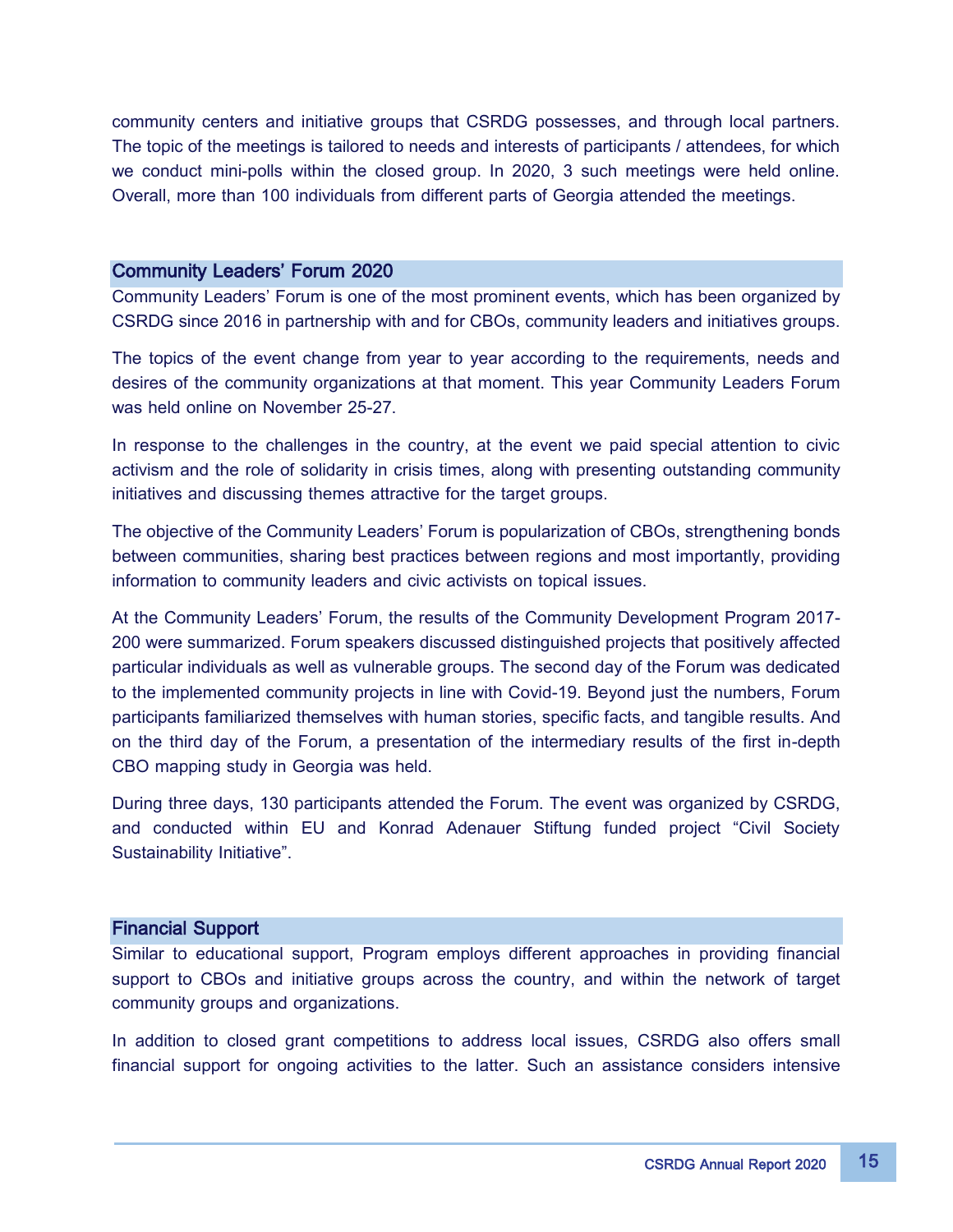educational events described earlier, which strengthen the groups and support implementation of project activities, as well as aids individual development of community leaders.

The ongoing activities are backed-up with small financial support, which is tailored to community needs and are utilized accordingly. During the year, we prepared action plans for 26 CBOs, conducted 11 workshops, held online consultations. Due to the pandemic, restrictions and quarantine, the elaborated action plans could not be fully implemented. However, community groups managed to amend action plans and spread the activities over the year. During the reporting period, community groups organized 223 events, which were attended by up to 7,000 individuals. Overall, 25 project were financed with the amount totaling GEL 70,029.

One of the main objectives of CBOs and groups is solving local problems. Therefore, at the end of the year each community group presents several most topical issues to the local authorities to reflect relevant funds in the following year's budget. By the end of 2020, out of 111 presented problems, 29 issues / recommendations were considered by LA. The majority of the issues related to rehabilitation of infrastructure, such as internal roads, water supply systems, kindergartens, squares and stadiums, as well as waste management issues.

#### Closed grant competitions

Program activities related to the Network of target community groups is accompanied by the closed micro-grant program, which is announced once or twice a year for target CBOs and groups, and are aimed at strengthening them.

During the year two closed grant competitions for CBOs were announced. Each competition has a different topic:

1. Grant competition for target community groups and CBOs was announced in January 2020 within BFW-funded program and UNDP-funded project "Women Empowerment for Change". Overall, 12 applications were submitted. Based on the decision made by the Grant Review Committee, 8 projects were funded. The significant part of the competition is engaging local community, local businesses and local authorities in the processes. This stimulates cooperation between community groups, local authorities, civil sector and local businesses. Derived from the approaches of the Program implementation, resource mobilization represents a crucial component. The co-founding agency of this micro-grant competition along with CSRDG is [Constanta Foundation.](https://www.facebook.com/ConstantaFoundation/?__cft__%5b0%5d=AZVA3X6QxbVo8Qjd6baAJLDLdHt3mbcNYoSU-j496htfdKCBManHOxn-P5kVBkZTOYnqaxdnFgoKxy4ZqOG_cEYyK_LgndLva7B4hfJTMQReueTreuYJGL-RS63Nr4ELzcNtVSOi7TOJyDv-CnlCUdtrGEo3HSUjSbAWOV1c1qIwEzcEtrnyf9GLlUrmr0ZFWhI&__tn__=kK-R)

The total budget of the 8 projects financed within the closed grant competition is GEL 101,379, out of which CSRDG awarded GEL 74,527 in grants, and GEL 24,940 was the contribution from the community, and GEL 1,912 was other contributions raised by the community.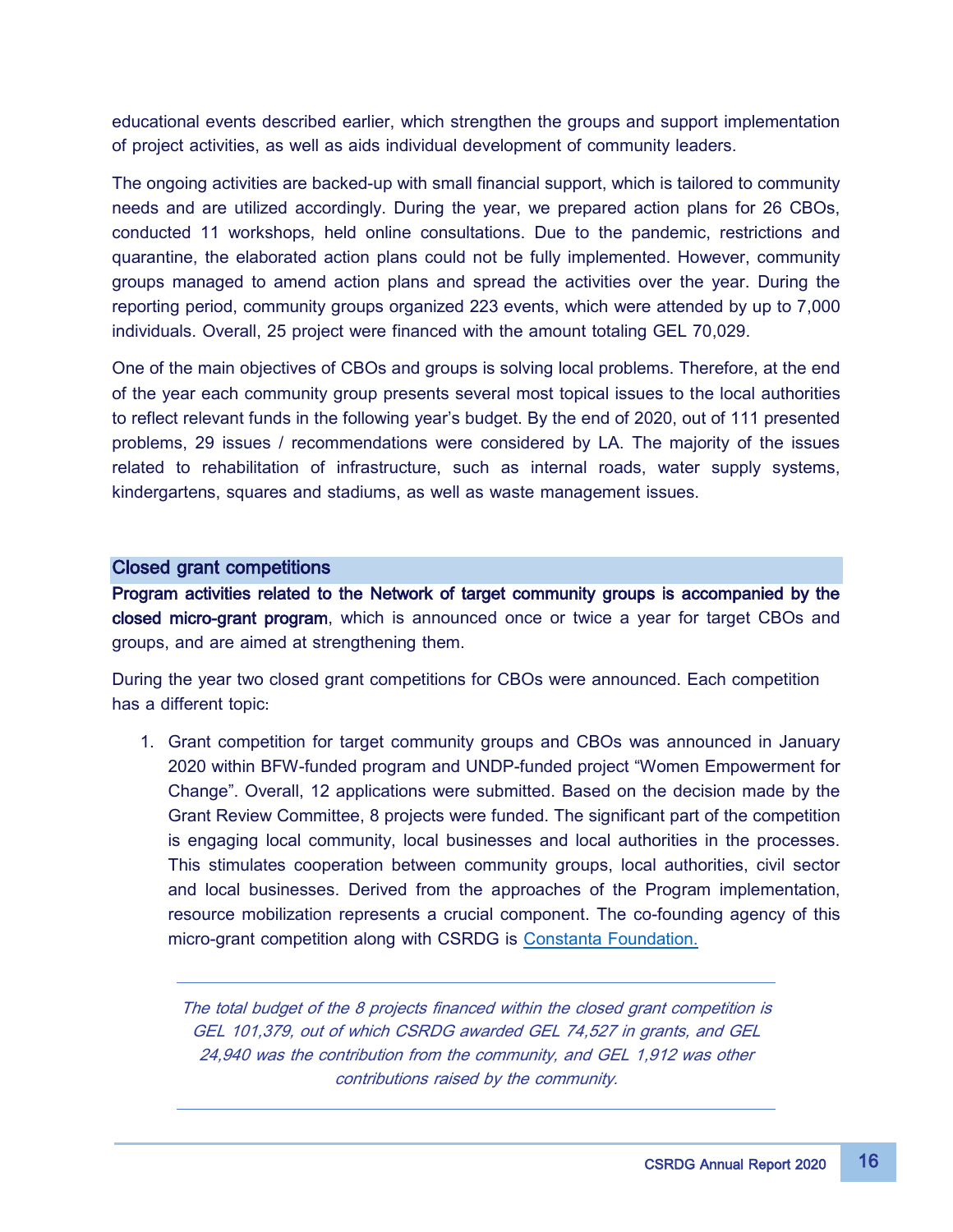- 1. Closed grant competition represents the significant element in strengthening the environmental component of the Program. It gives CBOs and eco-clubs the opportunity to plan and implement joint projects. Properly conducted educational activities were followed by the introduction of alternative recycling methods and practices of organic household waste to eliminate release of organic pollutants in the air as a result of open burning. Four projects were funded in Guria, Samegrelo and Kakheti in the grant competition announced within the project:
	- Guria, Ozurgeti municipality, Jumati community, eco-club "Ecosanitars" Project: "Solar energy to save the planet";
	- Guria, Ozurgeti municipality, Meria community, Center "Imedi" Project: "Supporting development of renewable energy sources and energy efficiency";
	- Samegrelo, Khobi municipality, Village Torsa, Community Center "Toliskuri", Project: "Warm Hearth";
	- Kakheti, Telavi municipality, Village Kvemo Khodasheni, Women's initiative group, Project: "New life – from the Sun to the Earth".

The overall budget of the 4 financed environmental projects is GEL 27,282, out of which CSRDG awarded GEL 18,625, contribution from the community was GEL 1,700, and GEL 3,328 was other contribution raised by the community.

In relation to the Pandemic-induced situation, Community Development Recourse Center announced an open grant competition throughout the country for community initiatives to mitigate Covid-19 related crisis. The objective of the competition was demonstrating civic solidarity and supporting vulnerable groups affected by Covid-19 crisis. Three projects were funded under this call:

- Guria Mediators' Association, project: "Challenges empower us";
- Community Social-Economic Development Association "Imereti", project: "You are not alone";
- Youth Council, project: "Support of the vulnerable groups affected by the Pandemic in the city of Poti"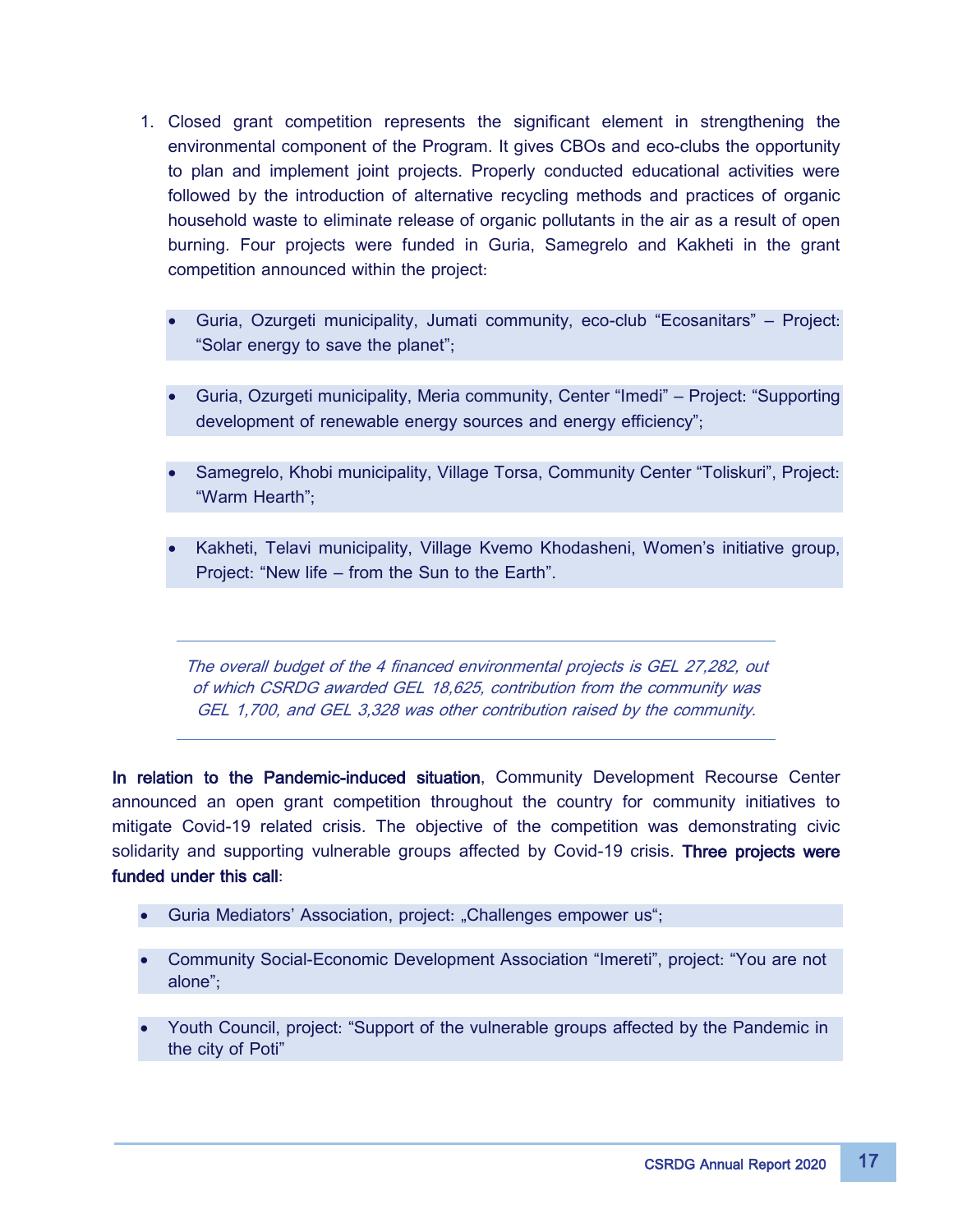Within the financed project, 177 individuals representing 8 communities and 1 city (Poti) from three municipalities received assistance.

All three project paid special attention to the following groups: lonely elderly, PDWs, unemployed individuals due to pandemic, and those affected by the bank policies.

> The overall budget of these three projects was GEL 34,378, out of which CSRDG awarded GEL 23,953, and GEL 10,425 was raised by the community groups from other sources.

# Covid-19 pandemic and response

In 2020, along with the mobilization of internal resources, the search for significant external resources has become important. The first period of pandemic was extremely difficult, the population was not prepared to it. Regions, especially villages had the worst situation. With suspension of the municipal transport services, the large part of the population was left without access to regional center, medical services, grocery stores, etc. During this period Community Development Program raised additional financial resources and implemented three projects in partnership with existing CBOs and initiative groups. The projects were aimed at reducing the negative impact caused by the pandemic in the regions.

Project Unity and Solidarity against Covid-19 was implemented by CSRDG in two stages. Project was financed by the Open Society Georgia Foundation. The target areas – Kakheti, Shida Kartli, Kvemo Kartli, Samegrelo and Guria.

Within the project, existing CBOs and initiative groups were mobilized and the network of volunteers was established. In the beginning, for safety reasons, a group of more than 70 volunteers was trained and instructed.

Within the project, overall, up to 600 families received primary necessities, food, social assistance package as well as computer equipment necessary for learning. The project targeted vulnerable groups, such as elderly, lonely mothers, large families, etc.

Project Community Initiatives in response to Covid-19. The project was initiated due to the difficult social and economic situation caused by the pandemic, and it was built as a complementary component to CSRDG's ongoing project "Empowering Women for Change". The project covered 27 communities of 11 municipalities in the target regions - Kakheti, Samegrelo and Guria.

In the project target regions, a survey on [Social and Economic Impact of Covid-19](https://drive.google.com/drive/folders/1pUw5jlxkRvul2h_XjHh4AN1dPBO8mc8W) was conducted (the information regarding the survey can be found below or follow the link), which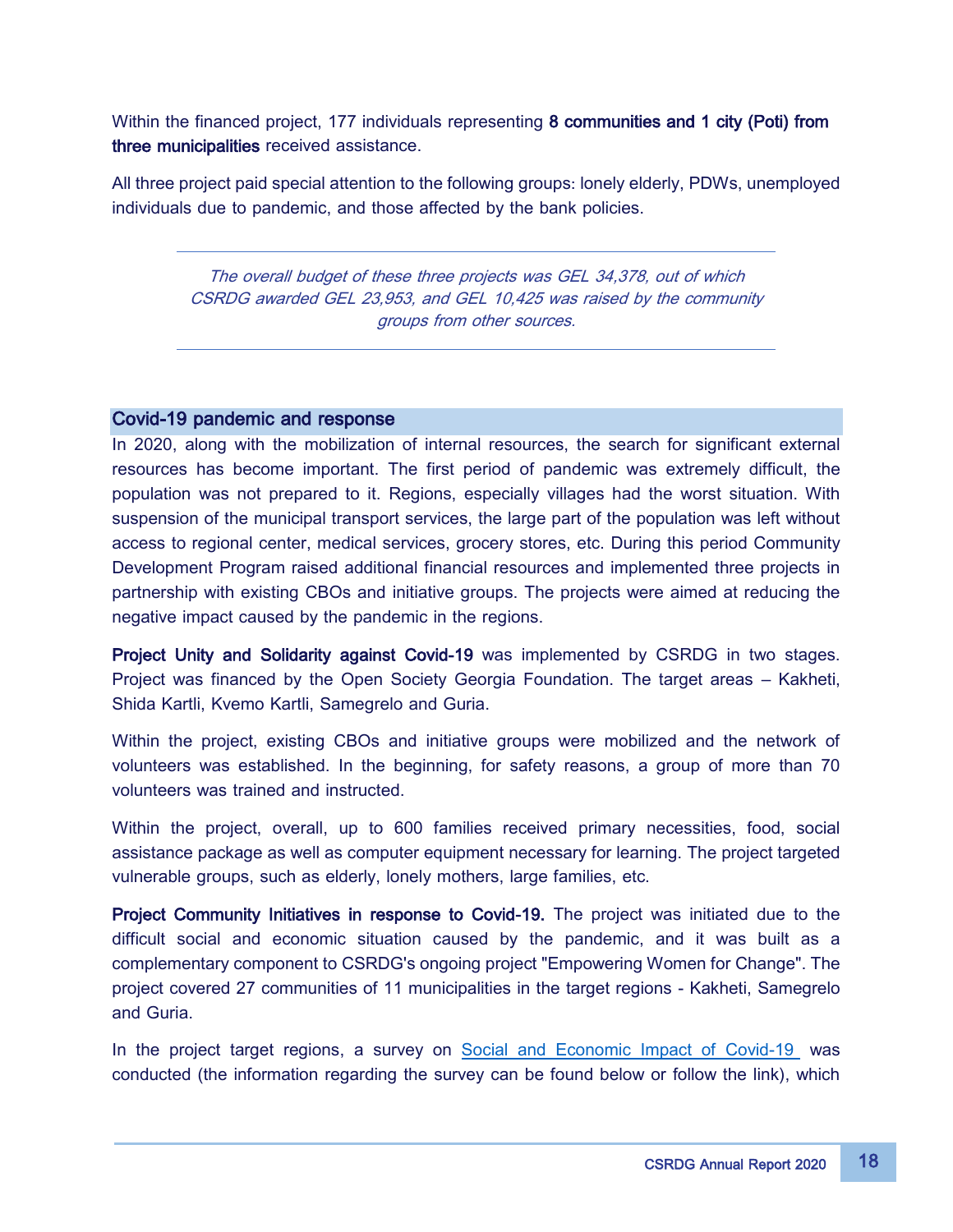revealed general social problems, as well as areas of small businesses to exist in the community and further develop.

Considering survey results, women-initiated small business projects were financed, and a training cycle was held. The grant amounts awarded within the project, supported development of small family businesses in the regions, which despite the size, represent the significant source of income for these families.

After announcing the competition, 31 business ideas were financed, the overall granted amount was GEL 78,632. 4 family businesses were financed in Guria, 19 in Kakheti and 8 in Samegrelo.

Among the funded projects, there are many bakery and food outlets, beauty salons, sewing workshops, and coffee corners. CSRDG also financed modern agricultural seeding-machine rental services, an open store for fruits and vegetables, a family dry-fruit production, hazelnut chipping service necessary for hazelnut farm, and a resource center of agricultural tools.

# Publications elaborated within Community Development Program:

# [Electronic Textbook on Global Warming](https://drive.google.com/file/d/1SfUPjL6YInPXYs6lbANPDr7n1tkbkP9I/view?usp=sharing&fbclid=IwAR24W2BXVt-9T8xo_ZO-SH9Sfc23sRZAwMOZgPwQWp3YrGyZDDpuVzAQ8RY)

Electronic textbook was elaborated for the CBOs and eco-clubs' members engaged in the project. The textbook provides the information regarding climate change, its causes, framework convention and related international agreements, modern challenges related to the climate change, utilization mechanisms of alternative energy resources, and rapid and effective dissemination of information to the local population.

## [Feasibility Study for Community Foundation Start-up in Georgia](https://drive.google.com/drive/folders/1pUw5jlxkRvul2h_XjHh4AN1dPBO8mc8W)

One of the objectives of the Community Development Program is support to establishing and developing Community Foundation on sites. The purpose of the present study is to identify those opportunities and challenges that affect fundamental development of Community Foundations in Georgia, particularly in two selected locations. The study report comprises of desk research, as well as field or qualitative research results. Since 2020, Community Development Program actively support the popularization of Community Foundation's concept and establishing Community Foundations in the target regions. In this direction, CSRDG is a member of an international network European Community Foundations Initiative (ECFI), which promotes the Community Foundations movement in **Europe.** 

## [Survey of Community Based Organziations operating in Georgia in 2019-2000](https://drive.google.com/drive/folders/1pUw5jlxkRvul2h_XjHh4AN1dPBO8mc8W)

The survey covers the description of community groups operating in Georgia in 2019-2000. Profiles of these groups were examined between October 2019 and November 2020, by Ms. Ana Margvelashvili, Researcher of a Community Development Center. The survey was financed by CSRDG and Open Society Georgia Foundation (OSGF).